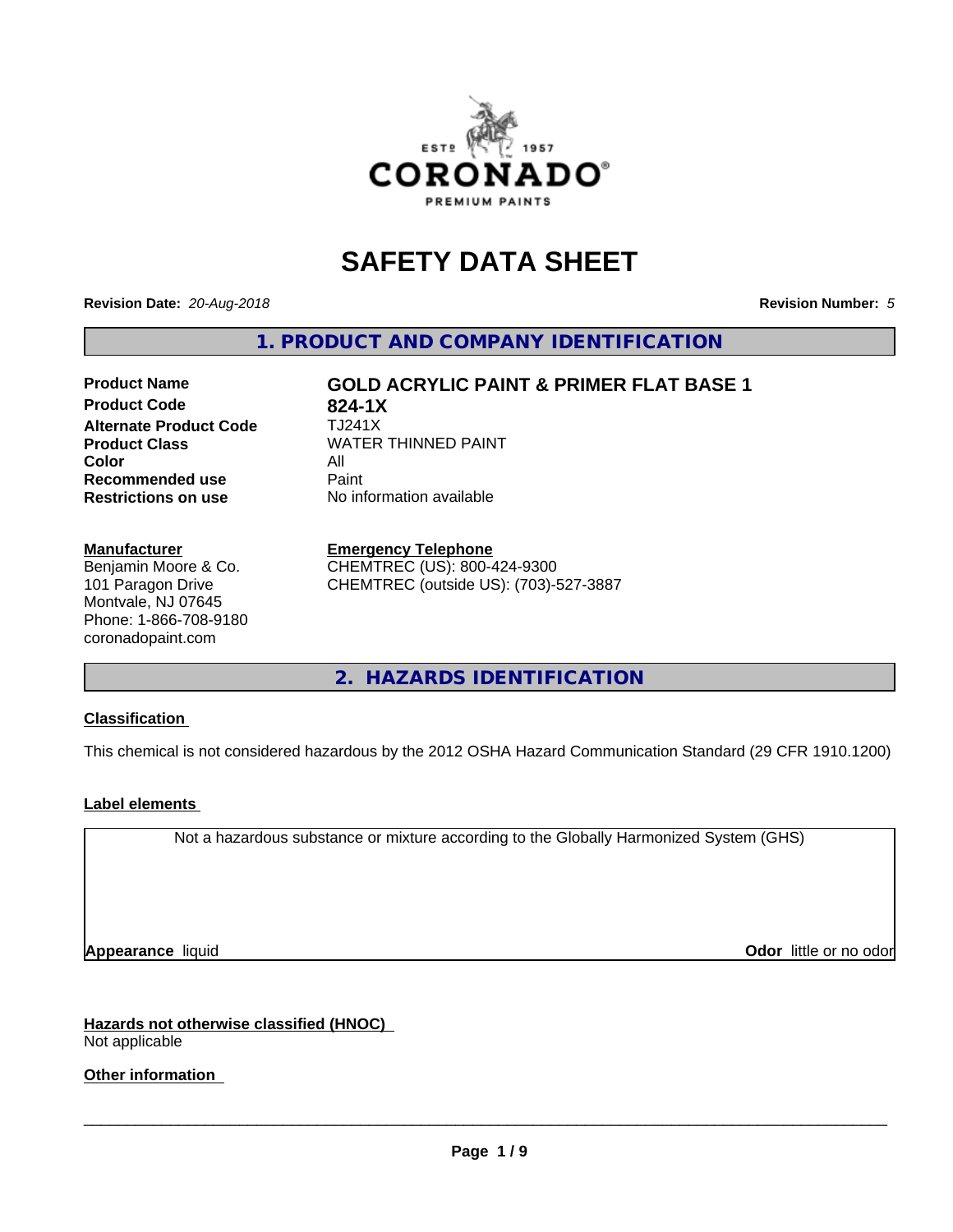No information available

### **3. COMPOSITION INFORMATION ON COMPONENTS**

\_\_\_\_\_\_\_\_\_\_\_\_\_\_\_\_\_\_\_\_\_\_\_\_\_\_\_\_\_\_\_\_\_\_\_\_\_\_\_\_\_\_\_\_\_\_\_\_\_\_\_\_\_\_\_\_\_\_\_\_\_\_\_\_\_\_\_\_\_\_\_\_\_\_\_\_\_\_\_\_\_\_\_\_\_\_\_\_\_\_\_\_\_

| <b>Chemical name</b> | <b>CAS No.</b> | Weight-% |
|----------------------|----------------|----------|
| Titanium dioxide     | 13463-67-7     |          |
| Limestone            | 1317-65-3      |          |
| Diatomaceous earth   | 61790-53-2     |          |
| Silica, amorphous    | 7631-86-9      |          |

|                                                  | 4. FIRST AID MEASURES                                                                                    |
|--------------------------------------------------|----------------------------------------------------------------------------------------------------------|
| <b>General Advice</b>                            | No hazards which require special first aid measures.                                                     |
| <b>Eye Contact</b>                               | Rinse thoroughly with plenty of water for at least 15 minutes and consult a<br>physician.                |
| <b>Skin Contact</b>                              | Wash off immediately with soap and plenty of water while removing all<br>contaminated clothes and shoes. |
| <b>Inhalation</b>                                | Move to fresh air. If symptoms persist, call a physician.                                                |
| Ingestion                                        | Clean mouth with water and afterwards drink plenty of water. Consult a physician<br>if necessary.        |
| <b>Most Important</b><br><b>Symptoms/Effects</b> | None known.                                                                                              |
| <b>Notes To Physician</b>                        | Treat symptomatically.                                                                                   |

**5. FIRE-FIGHTING MEASURES**

| Use extinguishing measures that are appropriate to local<br>circumstances and the surrounding environment.                                   |
|----------------------------------------------------------------------------------------------------------------------------------------------|
| As in any fire, wear self-contained breathing apparatus<br>pressure-demand, MSHA/NIOSH (approved or equivalent)<br>and full protective gear. |
| Closed containers may rupture if exposed to fire or<br>extreme heat.                                                                         |
| No.                                                                                                                                          |
| No.                                                                                                                                          |
| Not applicable<br>Not applicable<br>Not applicable                                                                                           |
|                                                                                                                                              |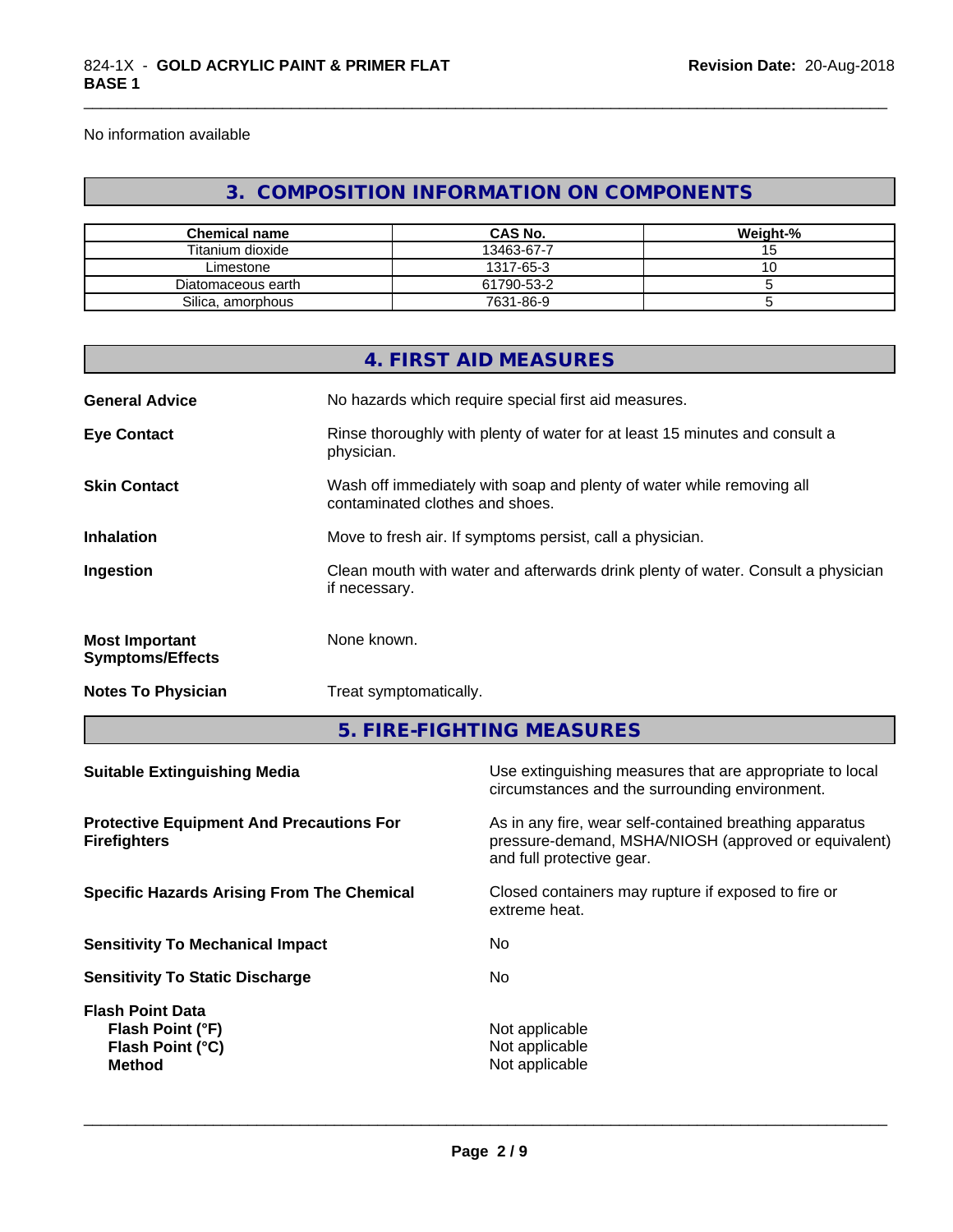#### **Flammability Limits In Air**

**Lower flammability limit:**<br>
Upper flammability limit:<br>
Upper flammability limit:<br>
Not applicable **Upper flammability limit:** 

\_\_\_\_\_\_\_\_\_\_\_\_\_\_\_\_\_\_\_\_\_\_\_\_\_\_\_\_\_\_\_\_\_\_\_\_\_\_\_\_\_\_\_\_\_\_\_\_\_\_\_\_\_\_\_\_\_\_\_\_\_\_\_\_\_\_\_\_\_\_\_\_\_\_\_\_\_\_\_\_\_\_\_\_\_\_\_\_\_\_\_\_\_

**NFPA Health:** 1 **Flammability:** 0 **Instability:** 0 **Special:** Not Applicable

#### **NFPA Legend**

- 0 Not Hazardous
- 1 Slightly
- 2 Moderate
- 3 High
- 4 Severe

*The ratings assigned are only suggested ratings, the contractor/employer has ultimate responsibilities for NFPA ratings where this system is used.*

*Additional information regarding the NFPA rating system is available from the National Fire Protection Agency (NFPA) at www.nfpa.org.*

### **6. ACCIDENTAL RELEASE MEASURES**

| <b>Personal Precautions</b>      | Avoid contact with skin, eyes and clothing. Ensure adequate ventilation.                                                                                                         |
|----------------------------------|----------------------------------------------------------------------------------------------------------------------------------------------------------------------------------|
| <b>Other Information</b>         | Prevent further leakage or spillage if safe to do so.                                                                                                                            |
| <b>Environmental precautions</b> | See Section 12 for additional Ecological Information.                                                                                                                            |
| <b>Methods for Cleaning Up</b>   | Soak up with inert absorbent material. Sweep up and shovel into suitable<br>containers for disposal.                                                                             |
|                                  | 7. HANDLING AND STORAGE                                                                                                                                                          |
| Handling                         | Avoid contact with skin, eyes and clothing. Avoid breathing vapors, spray mists or<br>sanding dust. In case of insufficient ventilation, wear suitable respiratory<br>equipment. |
| <b>Storage</b>                   | Keep container tightly closed. Keep out of the reach of children.                                                                                                                |
| <b>Incompatible Materials</b>    | No information available                                                                                                                                                         |
|                                  |                                                                                                                                                                                  |

**8. EXPOSURE CONTROLS/PERSONAL PROTECTION**

#### **Exposure Limits**

| <b>Chemical name</b> | <b>ACGIH TLV</b>  | <b>OSHA PEL</b>            |
|----------------------|-------------------|----------------------------|
| Titanium dioxide     | 10 mg/m $3$ - TWA | 15 mg/m <sup>3</sup> - TWA |
| Limestone            | N/E               | 15 mg/m $3$ - TWA          |
|                      |                   | $5 \text{ mg/m}^3$ - TWA   |
| Diatomaceous earth   | N/E               |                            |
|                      |                   | 20 mppcf - TWA             |
| Silica, amorphous    | N/E               | 20 mppcf - TWA             |
|                      |                   |                            |

**Legend**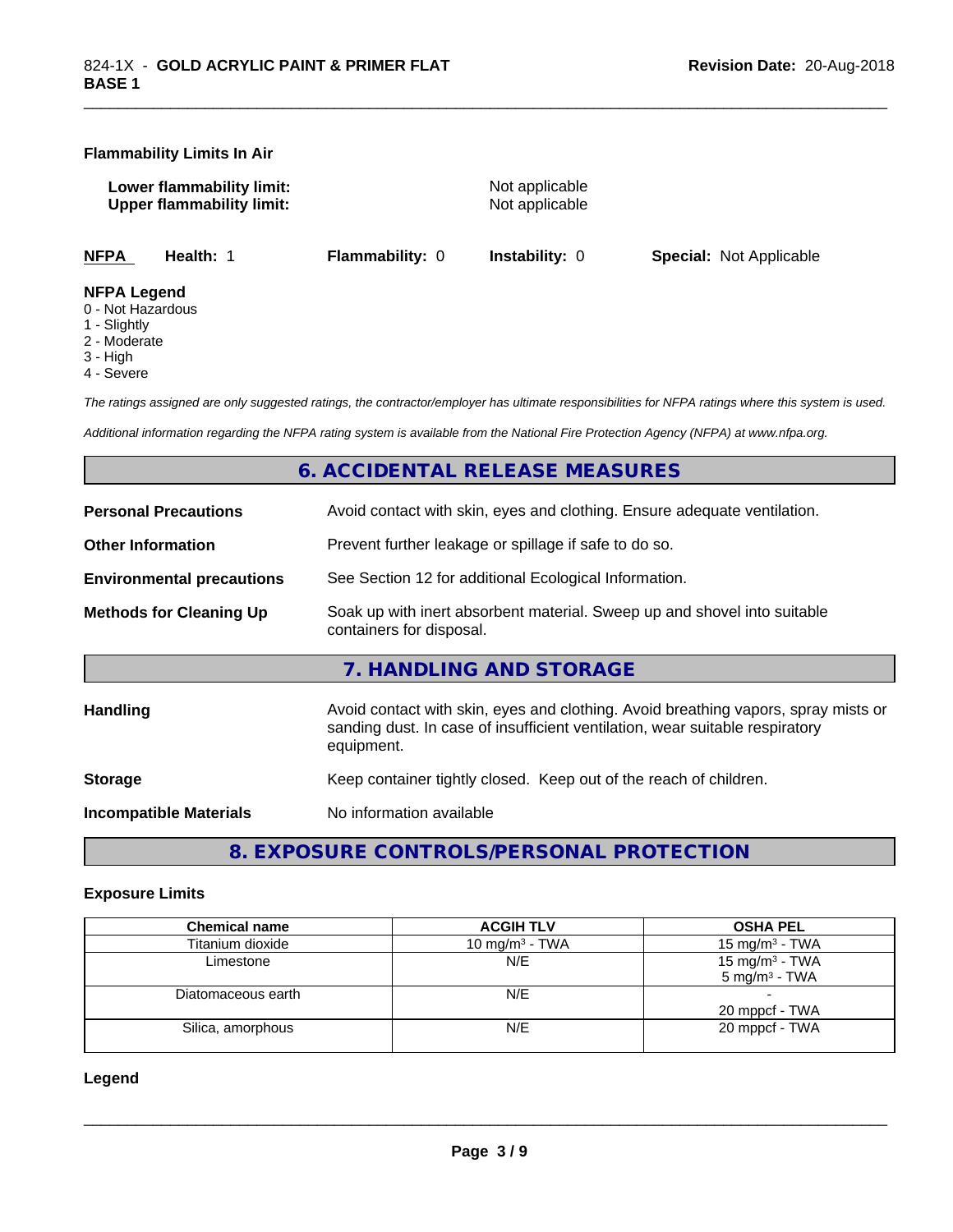#### 824-1X - **GOLD ACRYLIC PAINT & PRIMER FLAT BASE 1**

ACGIH - American Conference of Governmental Industrial Hygienists Exposure Limits OSHA - Occupational Safety & Health Administration Exposure Limits N/E - Not Established

| <b>Engineering Measures</b>          | Ensure adequate ventilation, especially in confined areas.               |  |  |
|--------------------------------------|--------------------------------------------------------------------------|--|--|
| <b>Personal Protective Equipment</b> |                                                                          |  |  |
| <b>Eye/Face Protection</b>           | Safety glasses with side-shields.                                        |  |  |
| <b>Skin Protection</b>               | Protective gloves and impervious clothing.                               |  |  |
| <b>Respiratory Protection</b>        | In case of insufficient ventilation wear suitable respiratory equipment. |  |  |
| <b>Hygiene Measures</b>              | Avoid contact with skin, eyes and clothing. Remove and wash contaminated |  |  |

clothing before re-use. Wash thoroughly after handling.

\_\_\_\_\_\_\_\_\_\_\_\_\_\_\_\_\_\_\_\_\_\_\_\_\_\_\_\_\_\_\_\_\_\_\_\_\_\_\_\_\_\_\_\_\_\_\_\_\_\_\_\_\_\_\_\_\_\_\_\_\_\_\_\_\_\_\_\_\_\_\_\_\_\_\_\_\_\_\_\_\_\_\_\_\_\_\_\_\_\_\_\_\_

### **9. PHYSICAL AND CHEMICAL PROPERTIES**

**Appearance** liquid **Odor** little or no odor **Odor Threshold** No information available **Density (Ibs/gal)** 10.95 - 11.05 **Specific Gravity** 1.31 - 1.33 **pH pH**  $\blacksquare$ **Viscosity (cps)** No information available **Solubility(ies)** No information available **Water solubility** No information available **Evaporation Rate No information available No information available Vapor pressure @20 °C (kPa)** No information available **Vapor density**<br> **With the Solids**<br>
With the Solids
25 - 55<br>
45 - 55 **Wt. % Solids** 45 - 55<br> **Vol. % Solids** 30 - 40 **Vol. % Solids Wt. % Volatiles** 45 - 55 **Vol. % Volatiles** 60 - 70 **VOC Regulatory Limit (g/L)** < 50 **Boiling Point (°F)** 212 **Boiling Point (°C)** 100 **Freezing Point (°F)** 32 **Freezing Point (°C)** 0 **Flash Point (°F)** Not applicable **Flash Point (°C)** Not applicable **Method**<br> **Flammability (solid, gas)**<br> **Commability (solid, gas)**<br>
Mot applicable **Flammability** (solid, gas) **Upper flammability limit:**<br> **Lower flammability limit:** Not applicable Not applicable **Lower flammability limit:**<br> **Autoignition Temperature (°F)** Not applicable available and the Mustafable and Mustafable and Mustafable and Mu **Autoignition Temperature (°F) Autoignition Temperature (°C)** No information available **Decomposition Temperature (°F)** No information available **Decomposition Temperature (°C)** No information available **Partition coefficient** No information available

### **10. STABILITY AND REACTIVITY**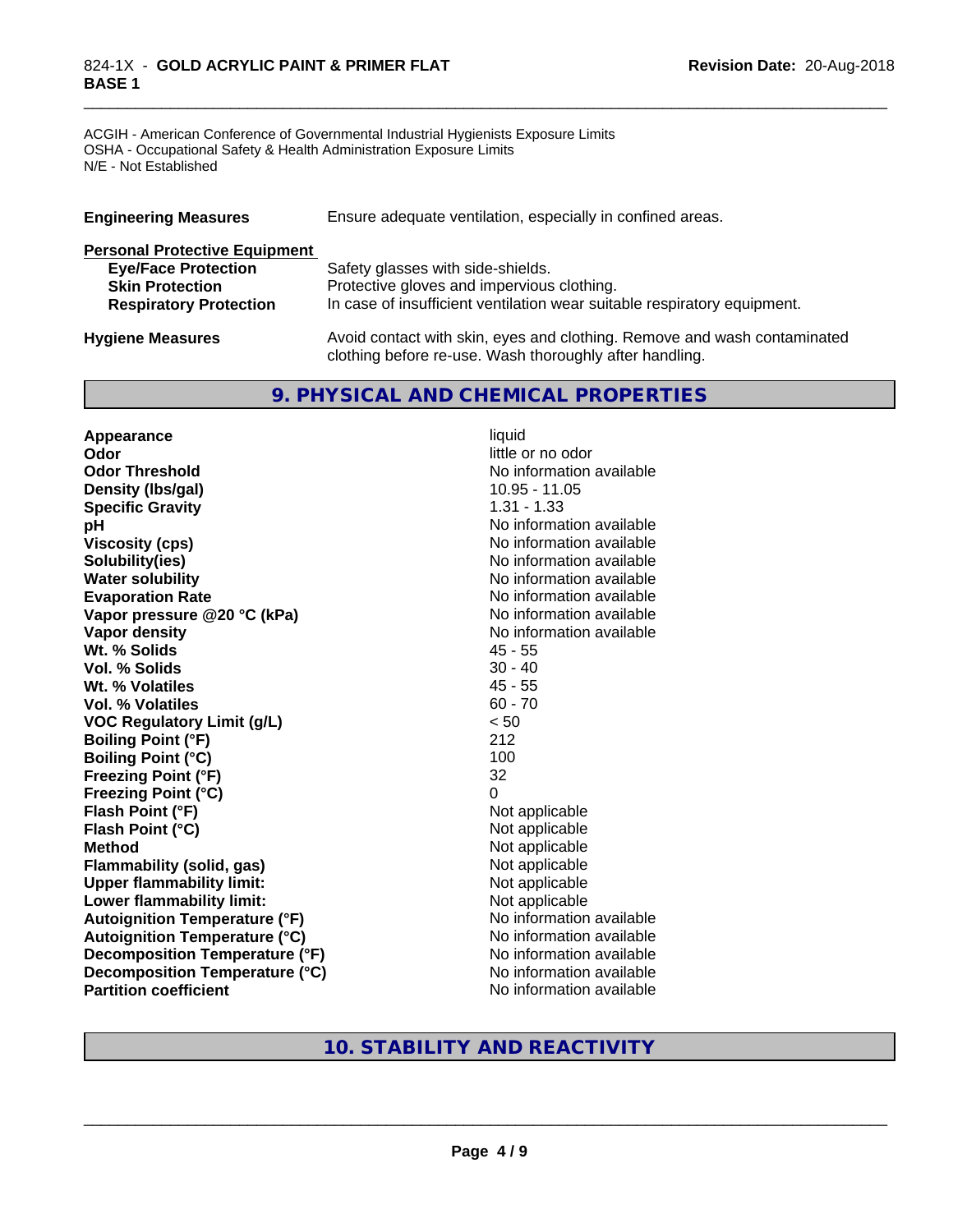| <b>Reactivity</b>                       | Not Applicable                           |
|-----------------------------------------|------------------------------------------|
| <b>Chemical Stability</b>               | Stable under normal conditions.          |
| <b>Conditions to avoid</b>              | Prevent from freezing.                   |
| <b>Incompatible Materials</b>           | No materials to be especially mentioned. |
| <b>Hazardous Decomposition Products</b> | None under normal use.                   |
| Possibility of hazardous reactions      | None under normal conditions of use.     |

### **11. TOXICOLOGICAL INFORMATION**

\_\_\_\_\_\_\_\_\_\_\_\_\_\_\_\_\_\_\_\_\_\_\_\_\_\_\_\_\_\_\_\_\_\_\_\_\_\_\_\_\_\_\_\_\_\_\_\_\_\_\_\_\_\_\_\_\_\_\_\_\_\_\_\_\_\_\_\_\_\_\_\_\_\_\_\_\_\_\_\_\_\_\_\_\_\_\_\_\_\_\_\_\_

| <b>Product Information</b>                                                                                                                                                                                                                                                                                                                                                            |                                                                                                                                                                                                                                                                                                                                                                                                                                                                                                                                                                                  |
|---------------------------------------------------------------------------------------------------------------------------------------------------------------------------------------------------------------------------------------------------------------------------------------------------------------------------------------------------------------------------------------|----------------------------------------------------------------------------------------------------------------------------------------------------------------------------------------------------------------------------------------------------------------------------------------------------------------------------------------------------------------------------------------------------------------------------------------------------------------------------------------------------------------------------------------------------------------------------------|
| Information on likely routes of exposure                                                                                                                                                                                                                                                                                                                                              |                                                                                                                                                                                                                                                                                                                                                                                                                                                                                                                                                                                  |
| <b>Principal Routes of Exposure</b>                                                                                                                                                                                                                                                                                                                                                   | Eye contact, skin contact and inhalation.                                                                                                                                                                                                                                                                                                                                                                                                                                                                                                                                        |
| <b>Acute Toxicity</b>                                                                                                                                                                                                                                                                                                                                                                 |                                                                                                                                                                                                                                                                                                                                                                                                                                                                                                                                                                                  |
| <b>Product Information</b>                                                                                                                                                                                                                                                                                                                                                            | No information available                                                                                                                                                                                                                                                                                                                                                                                                                                                                                                                                                         |
|                                                                                                                                                                                                                                                                                                                                                                                       | Symptoms related to the physical, chemical and toxicological characteristics                                                                                                                                                                                                                                                                                                                                                                                                                                                                                                     |
| <b>Symptoms</b>                                                                                                                                                                                                                                                                                                                                                                       | No information available                                                                                                                                                                                                                                                                                                                                                                                                                                                                                                                                                         |
|                                                                                                                                                                                                                                                                                                                                                                                       | Delayed and immediate effects as well as chronic effects from short and long-term exposure                                                                                                                                                                                                                                                                                                                                                                                                                                                                                       |
| Eye contact<br><b>Skin contact</b><br><b>Inhalation</b><br>Ingestion<br><b>Sensitization</b><br><b>Neurological Effects</b><br><b>Mutagenic Effects</b><br><b>Reproductive Effects</b><br><b>Developmental Effects</b><br><b>Target organ effects</b><br><b>STOT - single exposure</b><br><b>STOT - repeated exposure</b><br><b>Other adverse effects</b><br><b>Aspiration Hazard</b> | May cause slight irritation.<br>Substance may cause slight skin irritation. Prolonged or repeated contact may dry<br>skin and cause irritation.<br>May cause irritation of respiratory tract.<br>Ingestion may cause gastrointestinal irritation, nausea, vomiting and diarrhea.<br>No information available<br>No information available.<br>No information available.<br>No information available.<br>No information available.<br>No information available.<br>No information available.<br>No information available.<br>No information available.<br>No information available |
| <b>Numerical measures of toxicity</b>                                                                                                                                                                                                                                                                                                                                                 |                                                                                                                                                                                                                                                                                                                                                                                                                                                                                                                                                                                  |
|                                                                                                                                                                                                                                                                                                                                                                                       | The following values are calculated based on chapter 3.1 of the GHS document                                                                                                                                                                                                                                                                                                                                                                                                                                                                                                     |
| <b>ATEmix (oral)</b><br><b>ATEmix (dermal)</b>                                                                                                                                                                                                                                                                                                                                        | 11962 mg/kg<br>148491                                                                                                                                                                                                                                                                                                                                                                                                                                                                                                                                                            |

### **Component Information**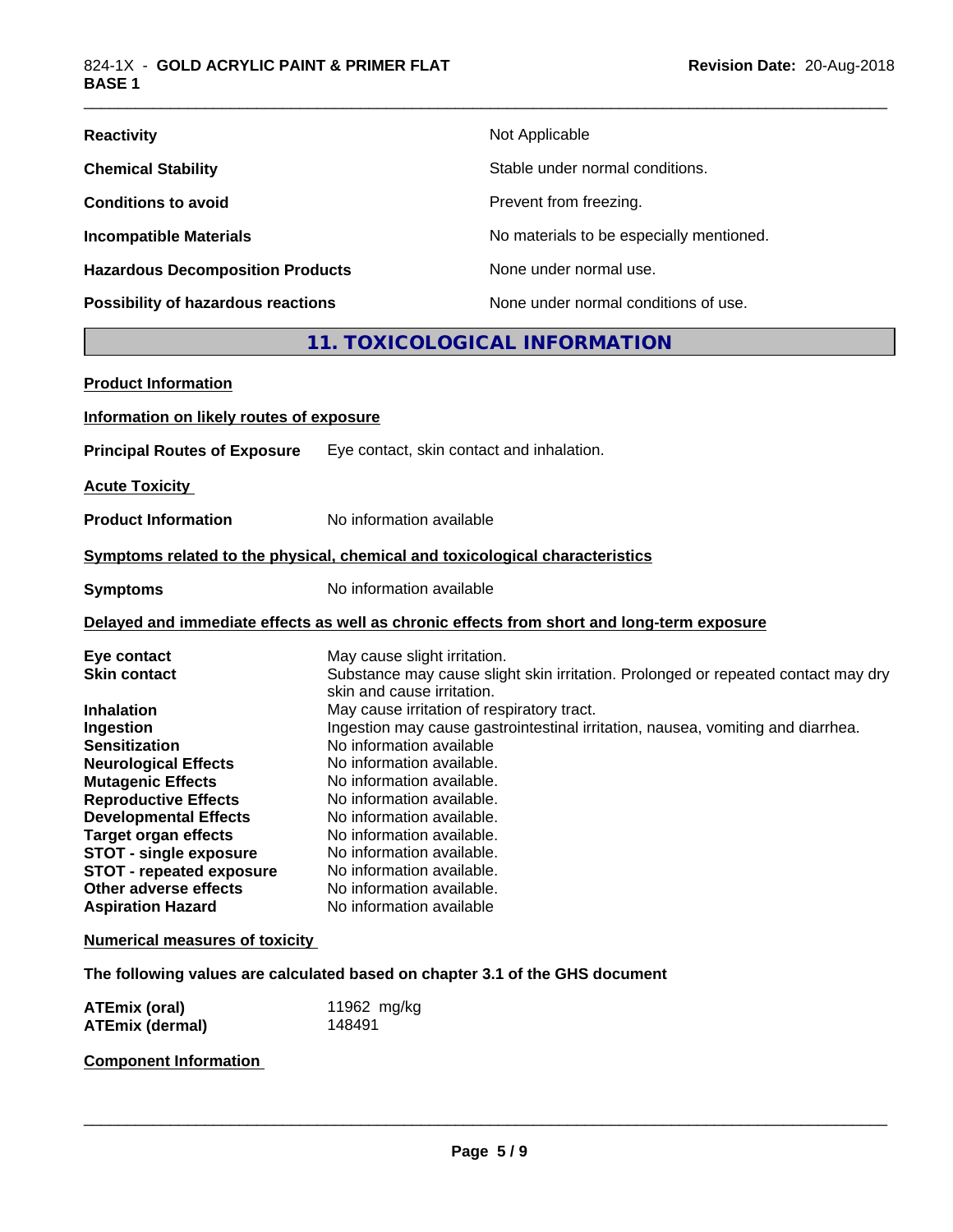Titanium dioxide LD50 Oral: > 10000 mg/kg (Rat) Silica, amorphous LD50 Oral: > 5000 mg/kg (Rat) LD50 Dermal: 2,000 mg/kg (Rabbit) LC50 Inhalation (Dust): > 2 mg/L

#### **Carcinogenicity**

*The information below indicateswhether each agency has listed any ingredient as a carcinogen:.*

| <b>Chemical name</b>               | <b>IARC</b>                  | <b>NTP</b> | <b>OCUM</b><br>יוחט |
|------------------------------------|------------------------------|------------|---------------------|
|                                    | .<br>2B<br>Possible<br>Human |            | ∟isted              |
| .<br>. dioxide .<br><b>itanium</b> | Carcinogen                   |            |                     |

\_\_\_\_\_\_\_\_\_\_\_\_\_\_\_\_\_\_\_\_\_\_\_\_\_\_\_\_\_\_\_\_\_\_\_\_\_\_\_\_\_\_\_\_\_\_\_\_\_\_\_\_\_\_\_\_\_\_\_\_\_\_\_\_\_\_\_\_\_\_\_\_\_\_\_\_\_\_\_\_\_\_\_\_\_\_\_\_\_\_\_\_\_

• Although IARC has classified titanium dioxide as possibly carcinogenic to humans (2B), their summary concludes: "No significant exposure to titanium dioxide is thought to occur during the use of products in which titanium dioxide is bound to other materials, such as paint."

#### **Legend**

IARC - International Agency for Research on Cancer NTP - National Toxicity Program OSHA - Occupational Safety & Health Administration

**12. ECOLOGICAL INFORMATION**

### **Ecotoxicity Effects**

The environmental impact of this product has not been fully investigated.

#### **Product Information**

#### **Acute Toxicity to Fish**

No information available

#### **Acute Toxicity to Aquatic Invertebrates**

No information available

#### **Acute Toxicity to Aquatic Plants**

No information available

#### **Persistence / Degradability**

No information available.

#### **Bioaccumulation**

No information available.

#### **Mobility in Environmental Media**

No information available.

#### **Ozone**

No information available

#### **Component Information**

#### **Acute Toxicity to Fish**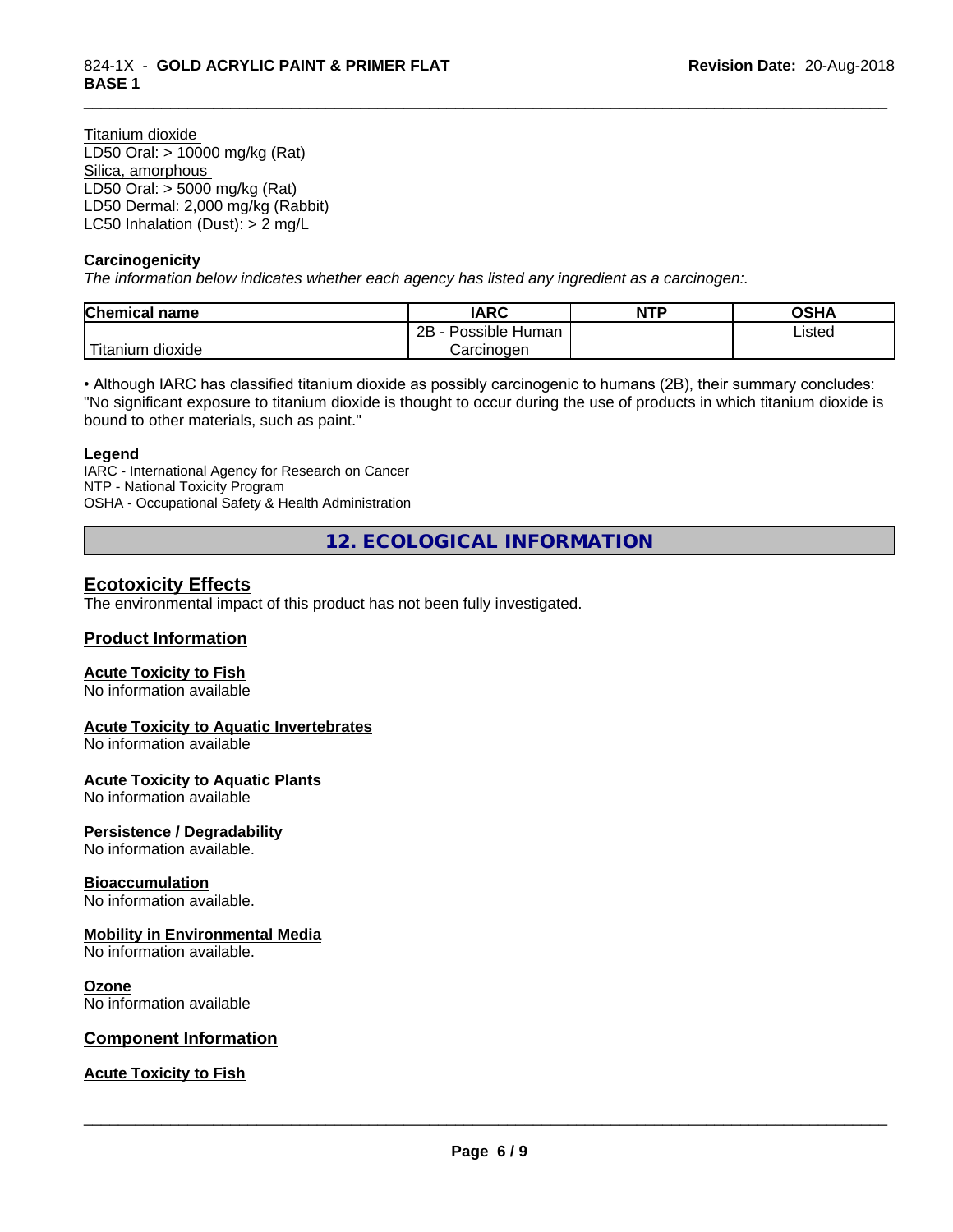#### Titanium dioxide

 $LC50:$  > 1000 mg/L (Fathead Minnow - 96 hr.)

#### **Acute Toxicity to Aquatic Invertebrates**

No information available

#### **Acute Toxicity to Aquatic Plants**

No information available

|                              | 13. DISPOSAL CONSIDERATIONS                                                                                                                                                                                               |
|------------------------------|---------------------------------------------------------------------------------------------------------------------------------------------------------------------------------------------------------------------------|
| <b>Waste Disposal Method</b> | Dispose of in accordance with federal, state, and local regulations. Local<br>requirements may vary, consult your sanitation department or state-designated<br>environmental protection agency for more disposal options. |
|                              | 14. TRANSPORT INFORMATION                                                                                                                                                                                                 |
| <b>DOT</b>                   | Not regulated                                                                                                                                                                                                             |
| <b>ICAO/IATA</b>             | Not regulated                                                                                                                                                                                                             |
| <b>IMDG / IMO</b>            | Not regulated                                                                                                                                                                                                             |
|                              | <b>15. REGULATORY INFORMATION</b>                                                                                                                                                                                         |

\_\_\_\_\_\_\_\_\_\_\_\_\_\_\_\_\_\_\_\_\_\_\_\_\_\_\_\_\_\_\_\_\_\_\_\_\_\_\_\_\_\_\_\_\_\_\_\_\_\_\_\_\_\_\_\_\_\_\_\_\_\_\_\_\_\_\_\_\_\_\_\_\_\_\_\_\_\_\_\_\_\_\_\_\_\_\_\_\_\_\_\_\_

### **International Inventories**

| <b>TSCA: United States</b> | Yes - All components are listed or exempt. |
|----------------------------|--------------------------------------------|
| <b>DSL: Canada</b>         | Yes - All components are listed or exempt. |

### **Federal Regulations**

#### **SARA 311/312 hazardous categorization**

| Acute health hazard               | No. |
|-----------------------------------|-----|
| Chronic Health Hazard             | N٥  |
| Fire hazard                       | Nο  |
| Sudden release of pressure hazard | Nο  |
| Reactive Hazard                   | N٥  |

#### **SARA 313**

Section 313 of Title III of the Superfund Amendments and Reauthorization Act of 1986 (SARA). This product contains a chemical or chemicals which are subject to the reporting requirements of the Act and Title 40 of the Code of Federal Regulations, Part 372:

*None*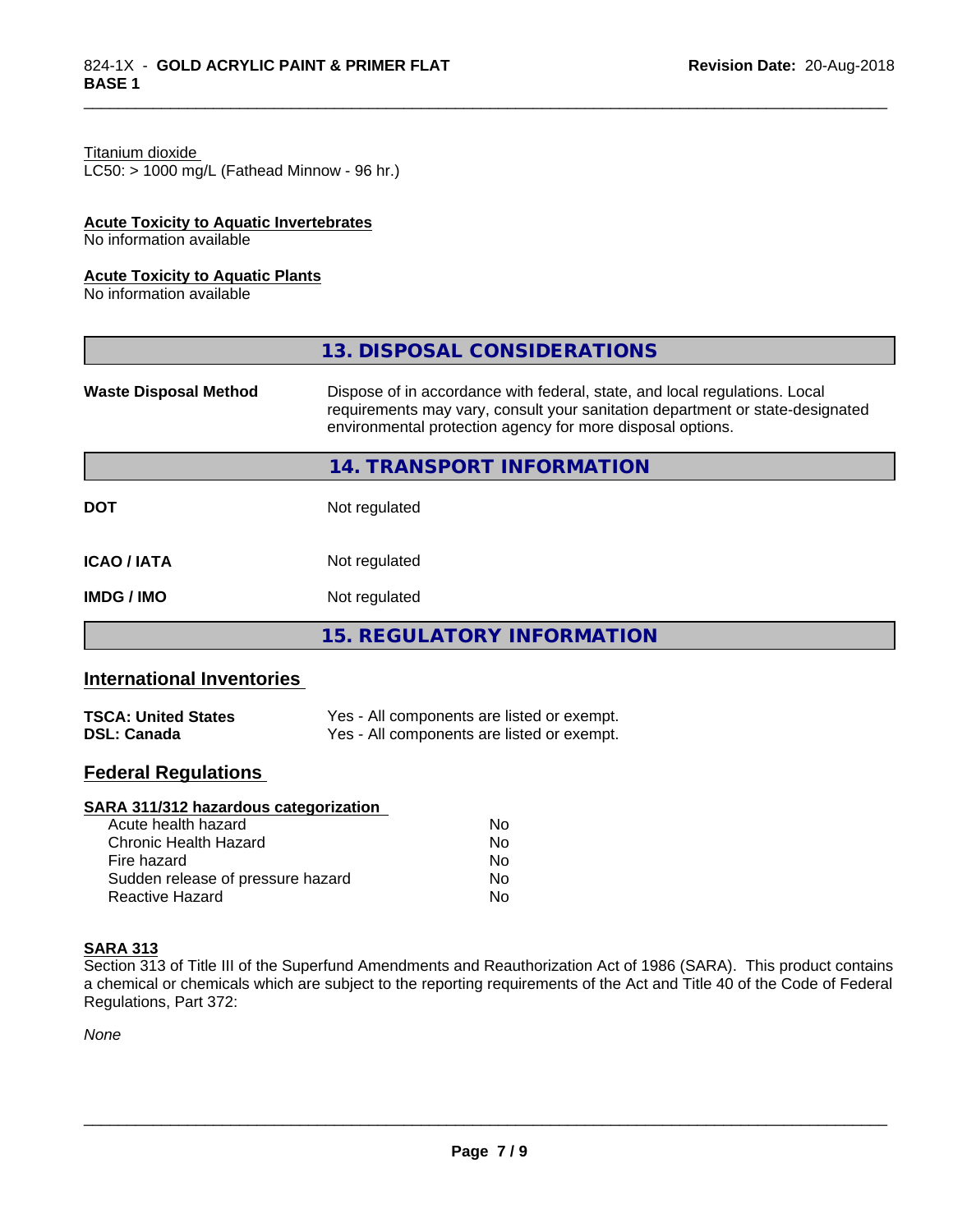#### **Clean Air Act,Section 112 Hazardous Air Pollutants (HAPs) (see 40 CFR 61)**

This product contains the following HAPs:

*None*

### **US State Regulations**

#### **California Proposition 65**

## **AVIMARNING:** Cancer and Reproductive Harm– www.P65warnings.ca.gov

#### **State Right-to-Know**

| <b>Chemical name</b> | <b>Massachusetts</b> | <b>New Jersey</b> | Pennsylvania |
|----------------------|----------------------|-------------------|--------------|
| Titanium dioxide     |                      |                   |              |
| Limestone            |                      |                   |              |
| Diatomaceous earth   |                      |                   |              |
| Silica, amorphous    |                      |                   |              |

\_\_\_\_\_\_\_\_\_\_\_\_\_\_\_\_\_\_\_\_\_\_\_\_\_\_\_\_\_\_\_\_\_\_\_\_\_\_\_\_\_\_\_\_\_\_\_\_\_\_\_\_\_\_\_\_\_\_\_\_\_\_\_\_\_\_\_\_\_\_\_\_\_\_\_\_\_\_\_\_\_\_\_\_\_\_\_\_\_\_\_\_\_

#### **Legend**

X - Listed

### **16. OTHER INFORMATION**

| HMIS                                           | Health: | <b>Flammability: 0</b> | <b>Reactivity: 0</b> | $PPE: -$ |
|------------------------------------------------|---------|------------------------|----------------------|----------|
| <b>HMIS Legend</b><br>$\bigcap$ Minimal Harard |         |                        |                      |          |

#### 0 - Minimal Hazard

- 1 Slight Hazard
- 2 Moderate Hazard
- 3 Serious Hazard
- 4 Severe Hazard
- \* Chronic Hazard

X - Consult your supervisor or S.O.P. for "Special" handling instructions.

*Note: The PPE rating has intentionally been left blank. Choose appropriate PPE that will protect employees from the hazards the material will present under the actual normal conditions of use.*

*Caution: HMISÒ ratings are based on a 0-4 rating scale, with 0 representing minimal hazards or risks, and 4 representing significant hazards or risks. Although HMISÒ ratings are not required on MSDSs under 29 CFR 1910.1200, the preparer, has chosen to provide them. HMISÒ ratings are to be used only in conjunction with a fully implemented HMISÒ program by workers who have received appropriate HMISÒ training. HMISÒ is a registered trade and service mark of the NPCA. HMISÒ materials may be purchased exclusively from J. J. Keller (800) 327-6868.*

 **WARNING!** If you scrape, sand, or remove old paint, you may release lead dust. LEAD IS TOXIC. EXPOSURE TO LEAD DUST CAN CAUSE SERIOUS ILLNESS, SUCH AS BRAIN DAMAGE, ESPECIALLY IN CHILDREN. PREGNANT WOMEN SHOULD ALSO AVOID EXPOSURE.Wear a NIOSH approved respirator to control lead exposure. Clean up carefully with a HEPA vacuum and a wet mop. Before you start, find out how to protect yourself and your family by contacting the National Lead Information Hotline at 1-800-424-LEAD or log on to www.epa.gov/lead.

**Prepared By** Product Stewardship Department